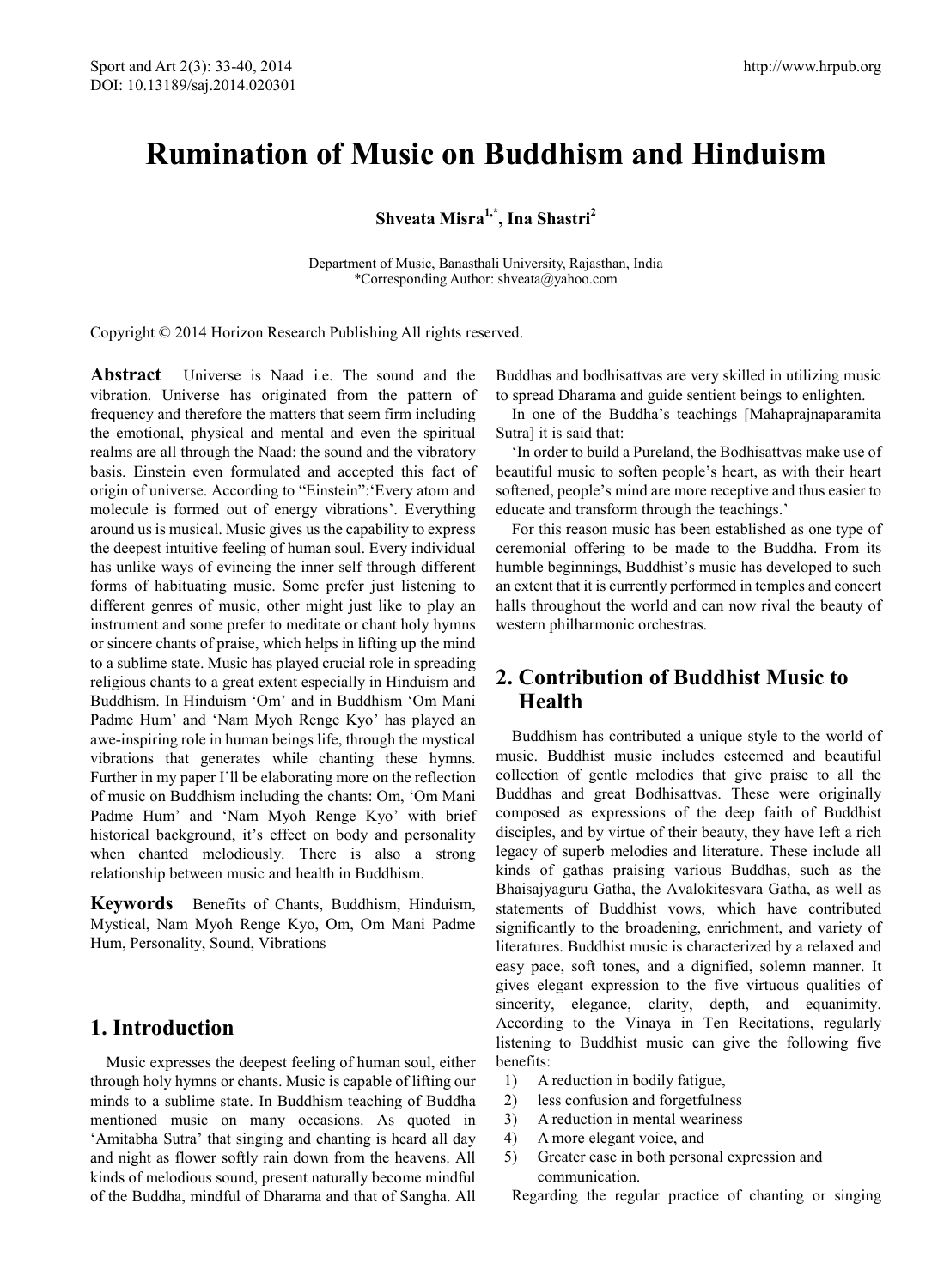fanbei, A Record of the Buddhist Religions as Practiced in India and the Malay Archipelago (ch. Nanhai Ji Gui Zhuan) makes mention of six kinds of merits that can be obtained:

- 1. Knowledge of the depth and extent of the Buddha's virtue.
- 2. An intuitive realization of the truths of the Dharma.
- 3. A reduction in negative or harmful habits of speech.
- 4. A clearer and healthier respiratory system.
- 5. A mind freer from fear and anxiety.
- 6. Longevity and improved health.

Buddhist music is not designed to try to elevate or excite the emotions of participants or practitioners, but in fact aims to achieve the opposite effect. Its main functions are:

- 1. To conserve emotional energy,
- 2. Calm thoughts,
- 3. Reduce desire,
- 4. Allow practitioners to see their true nature with a clear mind.

The Flower Ornament Sutra and The Lotus Sutra contain phrases such as "conduct ceremonies and teach the Dharma with music" and "with a joyful spirit, sing the truths of the Dharma."

### **3. Bhuddhist Music in Contemporary World**

The idea to modernize Buddhist Music is based on a need to respond to changes in society in order to provide the most appropriate and suitable methods to help purify the hearts and minds of the public. Indeed, the lifestyle common to most people today is very busy and quite stressful, and with many people seeming to have no place to take any kind of spiritual refuge it can often become quite easy for them to lose themselves.

Buddhist melodies are characterized as being strong, but not fierce; soft, but not weak; pure, but not dry; still, but not sluggish, and able to help purify the hearts of listeners. Through using music to perform the task of spreading the Dharma and saving sentient beings, we can reach the most remote places and overcome the limitations of time and distance, as well as differences in cultural backgrounds and nationalities. Music can help us achieve the task of widely propagating the Dharma and spreading the wisdom and compassionate vows of the Buddhas and Bodhisattvas across every corner of the globe.

Contemporary Buddhist Music is focused on bringing harmony into people's everyday lives, purifying people's minds, and performing the function of educating and transforming listeners so as to bring their emotions in line with the teachings of the Dharma. With modern media and information equipment constantly improving, we need to make full use of technology to find more efficient means to give Buddhist Music public coverage, such as through the use of electronic broadcasting media including television and radio stations. We need to use music to break through the barriers of differences in cultural backgrounds, social

customs, and languages. By using all sorts of equipment such as classical instruments, laser disks, electronic organs, the piano, and many other kinds of musical implements we can create and distribute music that can suit the tastes and meet the needs of people from around the world.

### **4. Psychology of Buddhist Music**

Psychologist *Freud* have lumped Buddhism with all of the theosophical rest. The psychoanalysis towards Buddhism can be seen in the title of psychoanalysts franz. Alexander's paper "Buddhistic Training As an Artificial Catatonia[9].

According to the *Jung's Analytical Psychology* 1968 – he did not seem to appreciate that Buddhism is not the same in Tibet as India, in China as Tibet, in Japan as China that is Buddhism adapts itself to the culture at least as much as individuals adapt themselves to Buddhism[2].

Buddhism as a religion is distinguished by faith in the three treasures:

a. The Buddha,

- b. The Dharma (Law -natural, spiritual, and teachings),
- c. The Sangha (originally community of monks, but more generally the Buddhist religious community).

The Buddhism religion contains beliefs in supernatural phenomenon such as rebirth and entities (such as devas and demons and their associated realms) which could be entertained by empirical science. These beliefs do have some influence in the psychology and philosophy of Buddhism cosmology in order to attain full liberation (1993, p.128).

Psychologists from Freud to the present times, a great deal of importance have been attached to the development through childhood. This is a period when infants develop into a person. In Buddhism greater importance is placed in death (esp. [2]). Actually this is an area where it is difficult to separate the psychology from the religion. A concept like tabula rasa is totally unthinkable in Buddhist Context since each child is born with an accumulation of kama which will have profound effect on their development.

In Buddhism psychology there is no concern with mind body, nature/nurture sorts of dichotomies. There is a distinction made between biological, situational and psychological states, but they are viewed more holistically [9].

Buddhism is an atheistic religion, something of an anomaly kind. There is no God. A distinction may be made here between the early Pali Canon and Abhidhamma and later more elaborated Buddhisms were Buddha, is a God like being, where chanting the name of Bodhisatva of Compassion will assure one rebirth into a deva realm. However in these Buddha is a supernatural teacher not a mighty creator, God, and Supreme Judge.

To phrase Buddhism in more psychological terms: there is no 'self' – Soul.

Buddhism has strong concern with ethics. While there is an emphasis on altruistic behavior in Buddhism, ethical conduct is also critical for personality development and well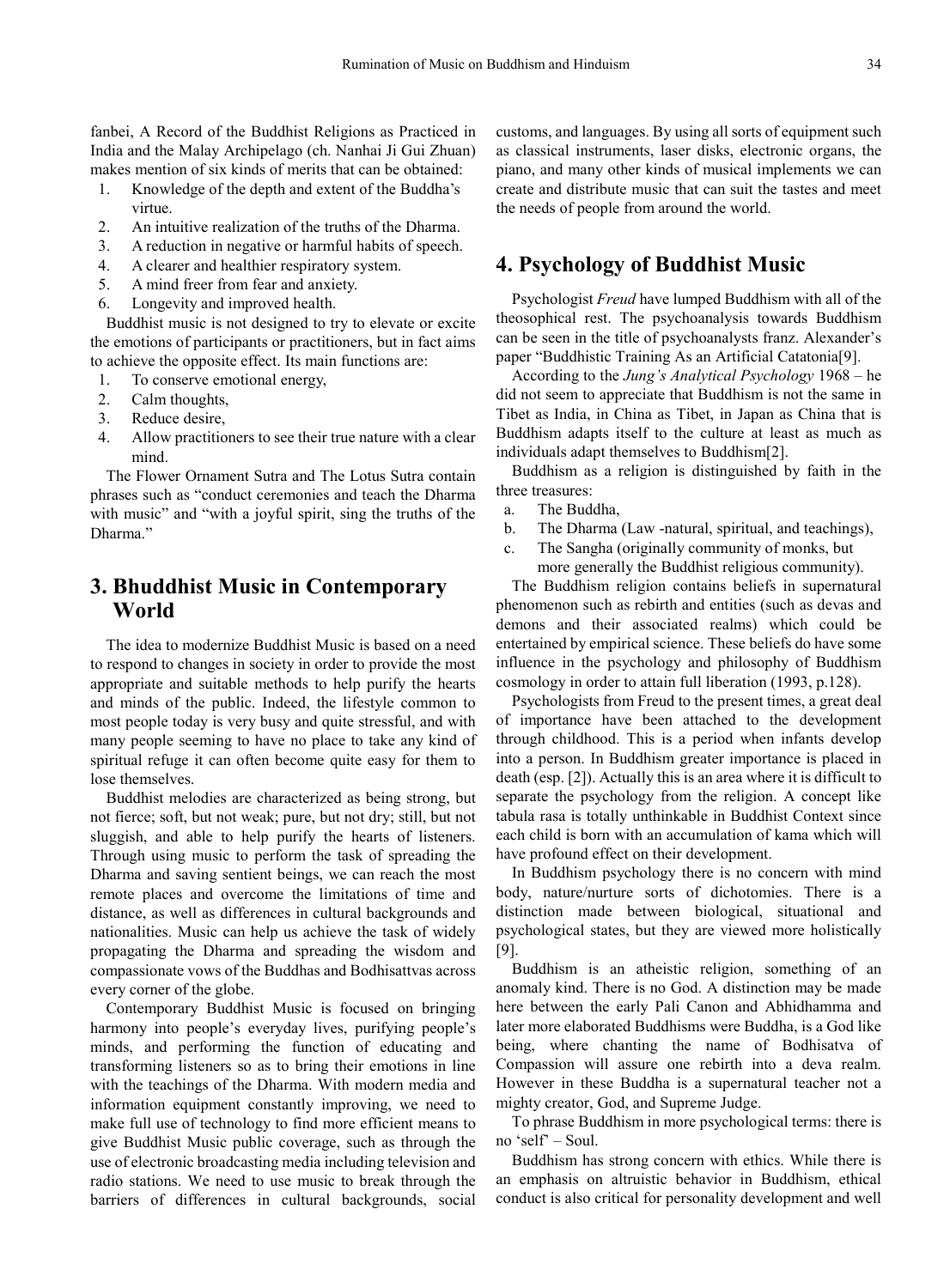being. One of the keys to the experimental understanding of Buddhism is meditation. Buddhist psychology is very phenomenological, concerned with the inner experience of the individual, as opposed to mainstream academic.

### **5. Mantra or Hymns**

The word Mantra or hymns means something that 'protects the mind'. Mantras originated from Hinduism and Buddhism. In the mainstream Buddhist and Hindu practices, mantras were and are still considered as the most essential practice in attaining spiritual advancement and enlightenment. Till date, every ritual practiced in the Hindu or the Buddhist culture is based on mantras, as they are believed to bring positivity, strength, spirituality and wealth too. Mantras often contain syllables like Om, Ah, and Hum (approximately pronounced Hoong), which have no literal meaning. There are various "understandings" or interpretations of what these might mean, and the three syllables have been correlated with body, speech, and mind respectively; or the Dharmakaya, Sambhogakaya, and Nirmanakaya respectively. It is also believed that, during the Vedic period, mantras were used by the humans to influence Gods, to get their wishes granted. Mantras are sounds that can create vibrations and can evoke the subconscious mind and spiritual forces. Mantras or hymns are commonly used in the form of a short prayer or for meditation by repeating a mantra several times. Mantras are recited either in a melodious tune or in a heavy tone holding a particular rhythm and pitch. So, the effect of the mantra lies in the placement of words and giving right-stress on different syllables in the words used in a mantra. Mantras are ideally to be chanted 108 times as per the Hindu specifications. This is because by the time you recite the mantra 108 times you reach a stage where your mind goes beyond all the worldly matters and that's when you can attain spiritual knowledge. It is also associated with the calculation that there are 12 months in a year with 12 different zodiac signs and there are 9 planets ruling them. Therefore, 9\*12=108 and hence a mantra is chanted 108 times. Many priests chant mantras even 1000 times while performing their pastoral duties.

Every word that we say produces a vibration and affects our physical and mental well-being. These vibrations are also sent out to the universe. Therefore, the belief that temples/ churches have a positive energy is based on the fact that, these places have positive vibrations because a lot of prayers and mantras have been and are still recited there, by thousands of people. Mantras create vibrations that are helpful for spiritual healing and increasing energy. Every mantra has a different purpose and a different positive effect on an individual. There are mantras for protection against the evil, for prosperity, for knowledge and also for gaining love.

How mantras can help you, can be understood by observing how listening to different music styles affects a person's well-being. Say for example, Beethoven's and Mozart's music is said to increase concentration, positivity

and improve performance at work or in education. On the other hand, when we listen to Death metal music, it makes you hyper, restless and wild. It certainly does not calm you down or relax you or even put you at peace. This comparison is done to look at the broader view, to understand and experience how different vibrations can affect one's mental state. It is rare that a person who loves heavy metal also loves classical music. Therefore, you can then see the influence of the music one listens to, in the way they dress and talk. Further we will discuss the meaning and effects of Aum, Nam Myoho Renge Kyo and Om Mani Padme Hum on human body.

### **6. Aum in Buddhism**

Aum in Buddhism is used in Mantras and Dharanis. Om is spoken at the beginning and the end of Hindu mantras, prayers, and meditations and is frequently used in Buddhist and Jain rituals as well. Om (also spelled Aum) is a Hindu sacred sound that is considered the greatest of all mantras. The syllable Aum is composed of the three sounds a-u-m (in Sanskrit, the vowels a and u combine to become o) and the symbol's threefold nature is central to its meaning. It represents several important triads:

- a. the three worlds earth, atmosphere, and heaven
- b. the three major Hindu gods Brahma, Vishnu, and Siva

c. the three sacred Vedic scriptures - Rg, Yajur, and Sama

The symbol of AUM consists of three curves (curves 1, 2, and 3), one semicircle (curve 4), and a dot. The large lower curve 1 symbolizes the waking state (jagrat), in this state the consciousness is turned outwards through the gates of the senses. The larger size signifies that this is the most common ('majority') state of the human consciousness.

The upper curve 2 denotes the state of deep sleep (sushupti) or the unconscious state. This is a state where the sleeper desires nothing nor beholds any dream.

The middle curve 3 (which lies between deep sleep and the waking state) signifies the dream state (swapna). In this state the consciousness of the individual is turned inwards, and the dreaming self beholds an enthralling view of the world behind the lids of the eyes.

These are the three states of an individual's consciousness, and since Indian mystic thought believes the entire manifested reality to spring from this consciousness, these three curves therefore represent the entire physical phenomenon.

The dot signifies the fourth state of consciousness, known in Sanskrit as turiya. In this state the consciousness looks neither outwards nor inwards, nor the two together. It signifies the coming to rest of all differentiated, relative existence. This utterly quiet, peaceful and blissful state is the ultimate aim of all spiritual activity. This Absolute (non-relative) state illuminates the other three states.

Finally, the semi circle symbolizes maya and separates the dot from the other three curves. Thus it is the illusion of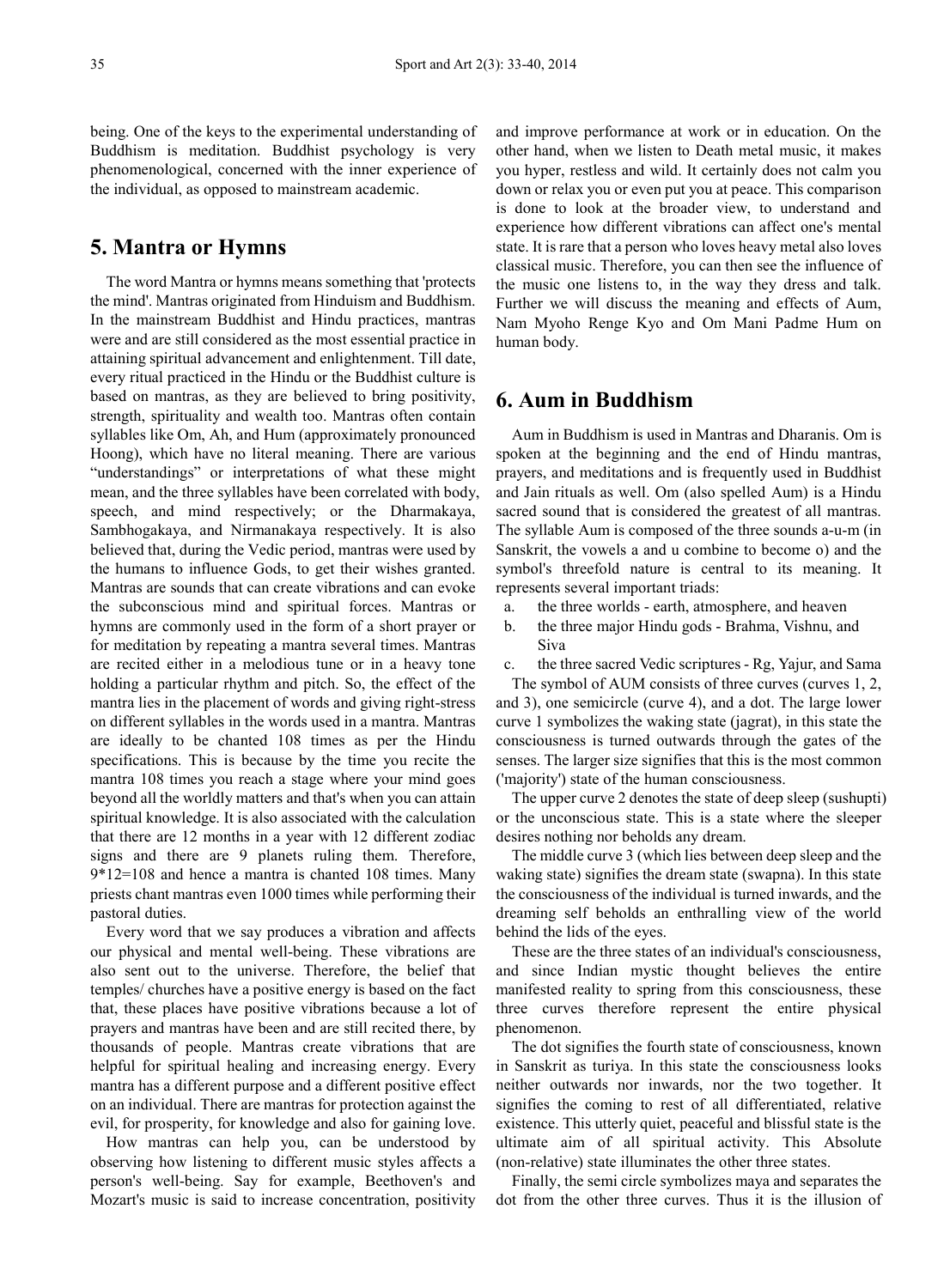maya that prevents us from the realization of this highest state of bliss.

The semi circle is open at the top, and when ideally drawn does not touch the dot. This means that this highest state is not affected by maya. Maya only affects the manifested phenomenon. This effect is that of preventing the seeker from reaching his ultimate goal, the realization of the One, all-pervading, unmanifest absolute principle. In this manner, the form of OM represents the unmanifest and the manifest, the noumenon and the phenomenon.

As a sacred sound also, the pronunciation of the three-syllabled AUM is open to a rich logical analysis. The first alphabet A is regarded as the primal sound, independent of cultural contexts. It is produced at the back of the open mouth, and is therefore said to include, and to be included in, every other sound produced by the human vocal organs. Indeed A is the first letter of the Sanskrit alphabet.

The open mouth of A moves toward the closure of M. Between is U, formed of the openness of A but shaped by the closing lips. Here it must be recalled that as interpreted in relation to the three curves, the three syllables making up AUM are susceptible to the same metaphorical decipherment. The dream state (symbolized by U), lies between the waking state (A) and the state of deep sleep (M). Indeed a dream is but the compound of the consciousness of waking life shaped by the unconsciousness of sleep.

AUM thus also encompasses within itself the complete alphabet, since its utterance proceeds from the back of the mouth (A), travelling in between (U), and finally reaching the lips (M). Now all alphabets can be classified under various heads depending upon the area of the mouth from which they are uttered. The two ends between which the complete alphabet oscillates are the back of the mouth to the lips; both embraced in the simple act of uttering of AUM.

The last part of the sound AUM (the M) known as ma or makar, when pronounced makes the lips close. This is like locking the door to the outside world and instead reaching deep inside our own selves, in search for the Ultimate truth.

But over and above the threefold nature of OM as a sacred sound is the invisible fourth dimension which cannot be distinguished by our sense organs restricted as they are to material observations. This fourth state is the unutterable, soundless silence that follows the uttering of OM. Quieting down of all the differentiated manifestations, i.e. a peaceful-blissful and non-dual state. Indeed this is the state symbolized by the dot in the traditional iconography of AUM.

The threefold symbolism of OM is comprehensible to the most 'ordinary' of us humans, realizable both on the intuitive and objective level. This is responsible for its widespread popularity and acceptance. That this symbolism extends over the entire spectrum of the manifested universe makes it a veritable fount of spirituality. Some of these symbolic equivalents are:

- 1) **Colors:** Red, White, and Black.
- 2) **Seasons**: Spring, summer, and winter.
- 3) **Periods**: Morning, Midday, and Evening.
- 4) **States**: Waking-consciousness (jagriti), Dream (svapna), and deep-sleep (sushupti).
- 5) **Spheres**: Earthly, Heavenly, and Intermediary.
- 6) **Poetic Meters**: Gayatri (24 syllables), Trishtubh (44 syllables), and Jagati (48 syllables).
- 7) **Veda**: Rigveda (knowledge of the meters), Yajurveda (knowledge of contents), Samaveda (knowledge of extension).
- 8) **Elemental Deity**: Fire (Agni), Sun (Aditya), Wind (Vayu).
- 9) **Manifestation of Speech**: Voice (vak), Mind (manas), Breath (prana).
- 10) **Priestly Function**: Making offering, Performing ritual, and Singing.
- 11) **Tendencies**: Revolving, Cohesive, and Disintegrating.
- 12) **Quality**: Energy (rajas), Purity (sattva), and Ignorance (tamas).
- 13) **Ritual fire**: Of the home, of the Ancestors, and of Invocation.
- 14) **Goddess**: Amba, Ambika, and Ambalika.
- 15) **Gods**: Of the elements (Vasus), of the sky (Adityas), of the sphere-of-space (Rudras).
- 16) **Deity**: Brahma, Vishnu, Shiva.
- 17) **Action**: Creation, Preservation, and Destruction.
- 18) **Power**: of Action (kriya), of Knowledge (jnana), and of Will (iccha).
- 19) **Man**: Body, Soul, and Spirit.
- 20) **Time**: Past, Present, and Future.
- 21) **Stages of Existence**: Birth, Life, and Death.
- 22) **Phases of the Moon**: Waxing, Full, and Waning.
- 23) **Godhead**: Father, Mother, and Son.
- 24) **Alchemy**: Sulphur, Quicksilver, and Salt.
- 25) **Buddhism**: the Buddha, Dharma, and Sangha (three jewels of Buddhism).
- 26) **Qabalism**: Male, Female, and the Uniting intelligence.
- 27) **Japanese Thought**: Mirror, Sword, and Jewel.
- 28) **Divine Attributes**: Truth, Courage, and Compassion.

According to Indian spiritual sciences, God first created sound, and from these sound frequencies came the phenomenal world. Our total existence is constituted of these primal sounds, which give rise to mantras when organized by a desire to communicate, manifest, invoke or materialize. Matter itself is said to have proceeded from sound and OM is said to be the most sacred of all sounds. It is the syllable which preceded the universe and from which the gods were created. It is the "root" syllable (mula mantra), the cosmic vibration that holds together the atoms of the world and heavens. Indeed the Upanishads say that AUM is god in the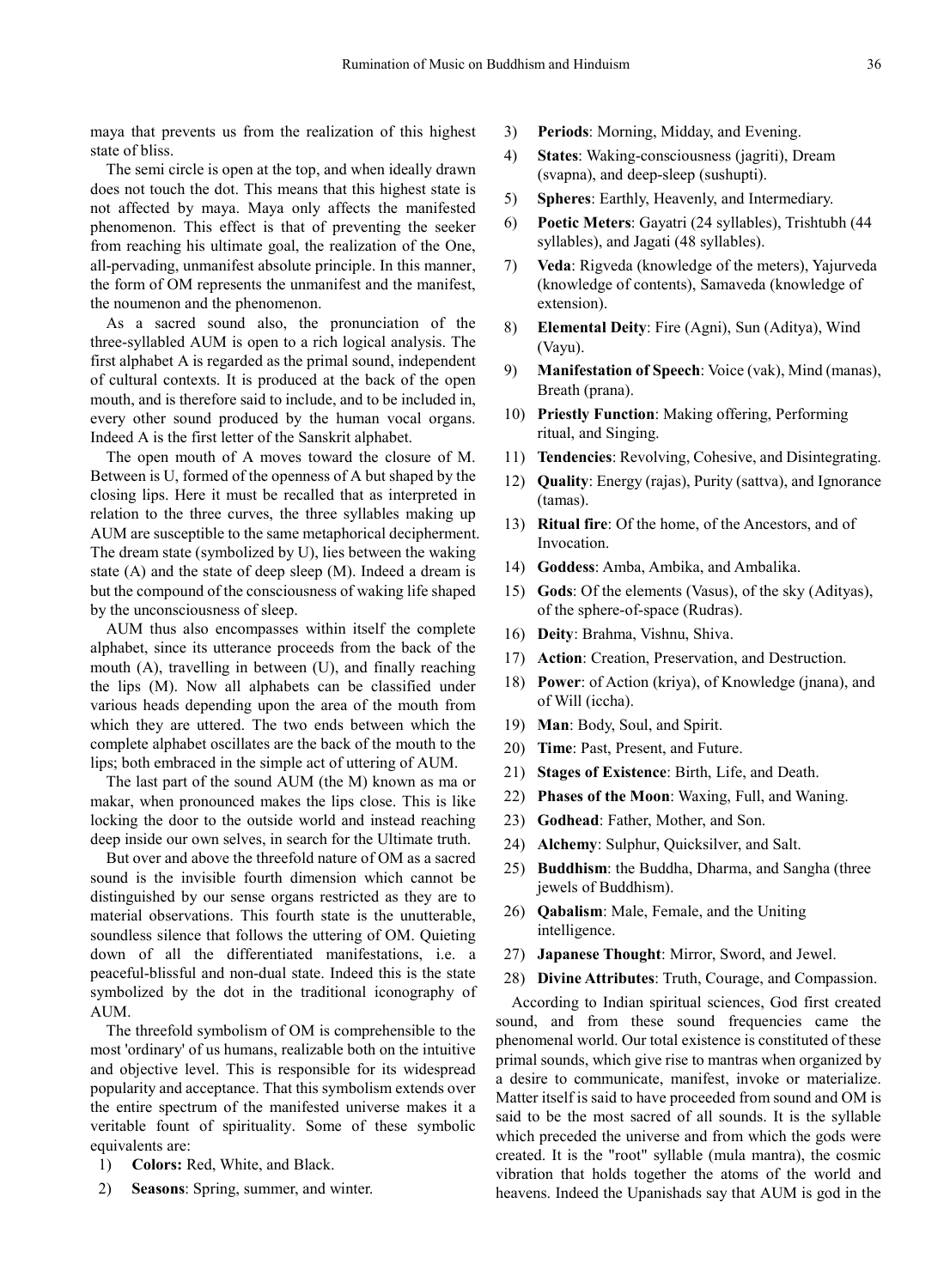form of sound. Thus OM is the first part of the most important mantras in both Buddhism and Hinduism, e.g. Om Namoh Shivai and Om Mani Padme Hum.

# **7. Nam Myoho Renge Kyo and Om Mani Padme Hum**

In Buddhism Nam Myoho Renge Kyo and Om Mani Padme hum are amongst the important mantaras of Buddhism. Let's see the brief details of above mentioned mantaras:

#### **7.1. Nam Myoho Renge Kyo**

Nichiren (1222-82) established the chanting of Nam-myoho-renge-kyo as the way to awaken one's Buddha nature and tap into the deepest levels of our existence, on which our own lives and that of the universe are one. He first taught the invocation of the phrase to a small group at Seicho-ji temple in Awa province, Japan, on April 28, 1253.

Myoho-renge-kyo is the name of the Lotus Sutra in Japanese pronunciation of classical Chinese characters, and so the literal meaning of Nam-myoho-renge-kyo is "I devote myself to the Lotus Sutra." As the following explanation shows, there are deeper levels of meaning attached to each element of the phrase.

#### 7.1.1. Nam

Nam derives from the Sanskrit word namu, meaning "to devote oneself." Nichiren established the practice of chanting Nam-myoho-renge-kyo as a means to enable all people to put their lives in harmony or rhythm with the law of life, or Dharma. In the original Sanskrit, namu indicates the elements of action and attitude, and refers therefore to the correct action one needs to take and the attitude one needs to develop in order to attain Buddha hood in this lifetime.

#### 7.1.2. Myoho

Myoho literally means the Mystic Law--the underlying truth or principle which governs the mysterious workings of the universe and our life from moment to moment. Myo refers to the very essence of life, which is "invisible" and beyond intellectual understanding. This essence always expresses itself in a tangible form (ho) that can be apprehended by the senses. Phenomena (ho) are changeable, but pervading all such phenomena is a constant reality known as myo. Myo also means to open, to revive, and to be fully endowed with the qualities we need to develop our lives.

#### 7.1.3. Renge

Renge means lotus flower. The lotus blooms and produces seeds at the same time, and thus represents the simultaneity of cause and effect. The circumstances and quality of our individual lives are determined by the causes and effects, both good and bad, that we accumulate (through our thoughts,

words and actions) at each moment. This is called our "karma." The law of cause and effect affirms that we each have personal responsibility for our own destiny. We create our destiny and we have the power to change it. The most powerful positive cause we can make is to chant Nam-myoho-renge-kyo; the effect of Buddha hood is simultaneously created in the depths of our life and will definitely manifest in time.

The lotus flower grows and blooms in a muddy pond, and yet remains pristine and free from any defilement, symbolizing the emergence of Buddha hood from within the life of an ordinary person in the midst of the struggles of day-to-day existence.

#### 7.1.4. Kyo

*Kyo* literally means sutra, the voice or teaching of a Buddha. In this sense, it also means sound, rhythm or vibration. In a broad sense, *kyo* conveys the concept that all things in the universe are a manifestation of the Mystic Law.

#### **7.2. Om Mani Padme Hum**

Buddhists believe that saying the mantra (prayer), Om Mani Padme Hum, out loud or silently to oneself, invokes the powerful benevolent attention and blessings and the embodiment of compassion. It is said that all the teachings of the Buddha are contained in this mantra: Om Mani Padme Hum cannot really be translated into a simple phrase or sentence. The Mani mantra is the most widely used of all Buddhist mantras, and opens to anyone who feels inspired to practice it -- it does not require prior initiation by a lama (meditation master).

The six syllables of the mantra, as it is often pronounced by Tibetans -- Om Mani Padme Hum -- are here written in the Tibetan alphabet:

Reading from left to right the syllables are:

| Om    | Ma    | Ni    | Pad    | Me    | Hum   |
|-------|-------|-------|--------|-------|-------|
| (ohm) | (mah) | (nee) | (pahd) | (max) | (hum) |

#### 7.2.1. The Six Syllables Perfect the Six Paramitas of the Bodhisattvas

Gen Rinpoche, in his commentary on the Meaning of said: "The mantra *Om Mani Pädme Hum* is easy to say yet quite powerful, because it contains the essence of the entire teaching. When you say the first syllable *Om* it is blessed to help you achieve perfection in the practice of generosity, *Ma* helps perfect the practice of pure ethics, and *Ni* helps achieve perfection in the practice of tolerance and patience. *Päd*, the fourth syllable, helps to achieve perfection of perseverance, *Me* helps in achieve perfection in the practice of concentration, and the final sixth syllable *Hum* helps achieve perfection in the practice of wisdom.

So in this way recitation of the mantra helps achieve perfection in the six practices from generosity to wisdom. The path of these six perfections is the path walked by all the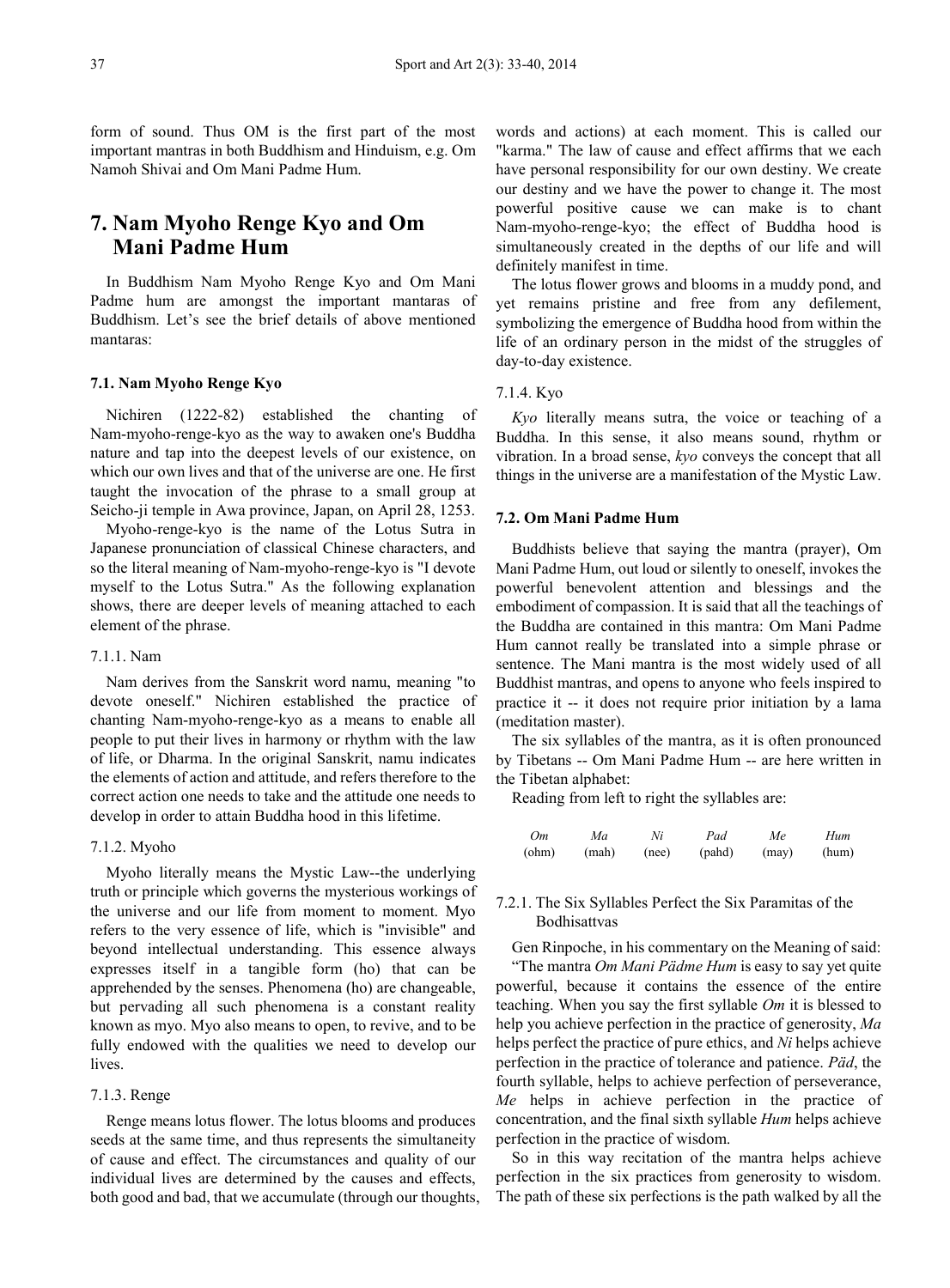Buddhas of the three times.

7.2.2. The Six Syllables Purify the Six Realms of Existence in Suffering

For example, the syllable *Om* purifies the neurotic attachment to bliss and pride, which afflict the beings in the realm of the gods.

|      | <b>Purifies</b>                     | <b>Samsaric Realm</b> |  |
|------|-------------------------------------|-----------------------|--|
| Oт   | bliss / pride                       | Gods                  |  |
| Ma   | jealousy/<br>lust for entertainment | jealous gods          |  |
| Ni   | passion / desire                    | Human                 |  |
| Pe   | stupidity / prejudice               | Animal                |  |
| Me   | poverty /<br>possessiveness         | hungry ghost          |  |
| Hung | aggression / hatred                 | Hell                  |  |

# **8. Psychological Obstacles in Buddhism and Hinduism**

The initial endeavor in Buddhism as well as in Hinduism is to quiet the mind and enhance detachment and objectivity. For only when the mind has stilled its perpetual ruminating and has momentarily abandoned its fascination for sensory experience can it readily become aware of the unconscious feelings and motivations which shape our thoughts, speech, and behavior. Furthermore, only with detached objectivity and its ensuing insights can we readily confront and renounce unwholesome feelings. On the other hand, we do not achieve complete calmness and detachment so long as we harbor unwholesome feelings and unconscious emotional conflicts. Thus the process is reciprocal: the more we quiet the mind, the more we gain insight and relinquishment of undesirable feelings. The more we relinquish such feelings and resolve emotional conflicts, the more we quiet the mind and approach perfect calmness, detachment, and objectivity.

The obscuring of unconscious feelings by preoccupation with thoughts and actions is demonstrated in a variety of neurotic symptoms. Most characteristic are obsessive compulsive reactions; these occur in persons who are desperately trying to repress overpowering impulses of fear, anger, lust, or guilt. In order to achieve this repression they divert nearly all their attention to some repetitious mental or physical activity, which is conducted in a compulsive, ritualistic manner. If prevented from performing their defensive rituals, they often become acutely anxious and even panic as their unconscious feelings begin to come into awareness. Less severe examples of the same defensive phenomena are seen in persons who are chronically anxious and are continuously focusing their worries on minor concerns of exaggerated importance such as unpaid bills, social commitments, and alleged physical ills. They, too, rarely relax and are forever busy with petty chores.

These neurotic symptoms are strikingly similar to an increasingly common way of life in today's society. Our ever-expanding populations with their accompanying

advertising, mass entertainment, socializing, industrialization, and emphasis upon success, sensuality, and popularity have produced an environment in which we are forever bombarded with an increasing number of sensory and emotional stimuli. The opportunities for solitude and introspection have diminished to the point that now solitude is often viewed as either depressing or abnormal. This is not to assert that the majority of our citizens are involved in a frantic endeavor to escape from their inner selves. Such is no doubt the case with many, but there still remains a sizeable percentage of people who are involved in the same frenzy only because they have conformed to the social norm and have been lured into a habitual fascination for television, jazz, sports, and the countless other forms of readily-available entertainment. Such persons are not necessarily precluded from relative happiness and emotional well-being.

It is virtually impossible for a busy person with manifold worldly ambitions to suddenly and voluntarily quiet his mind to the point of removing all discursive thoughts. In a matter of minutes, if not seconds, the mediator will find himself either planning, reminiscing, or day-dreaming. Therefore, before one begins meditation, some amount of moral development and self-discipline should be achieved.

In every Buddhist country only a minority of devotees undertake regular practice. The decision to meditate rests with each individual. Many wait until their later years when moral development has progressed and family obligations have been fulfilled. On the other hand, meditation through the chants like Om, Man Myo Reng kyo Or Om Mani Padme Hum facilitates wisdom and morality and can be of benefit to the layman as well as the monk.

In addition to adjusting one's daily routine and cultivating morality and wisdom, it is often profitable to take a few minutes before each meditation to put one's mind in a receptive condition. This may be done by reflecting upon the goals and advantages of meditation by the music or mantras like Om, Man Myo Reng kyo Or Om Mani Padme Hum , or by reading or reciting some chosen passage of Buddhist literature or other appropriate writing. If drowsy, a brisk walk may relax one's mind and can also allow one to think over and mentally dispense with matters which might otherwise be distracting. Also, if one has some necessary chores to perform which can be executed quickly and easily, doing these beforehand will reduce their interference with meditation.

### **9. Rumination of Aum, Nam Myoho Renge Kyo & Om Mani Padme Hum**

Chanting is a potent tonic which increases the efficiency of the human organism in a profound manner. The chanting *Aum, Nam Myoho Remge Kyo and Om Mani Padme Hum*  leads to excellent mental and physical health, has positive effect for cardio vascular health lowering blood pressure and increasing efficiency of all the cells and organs in the body. In essence *Omkar* relaxes and rejuvenates the mind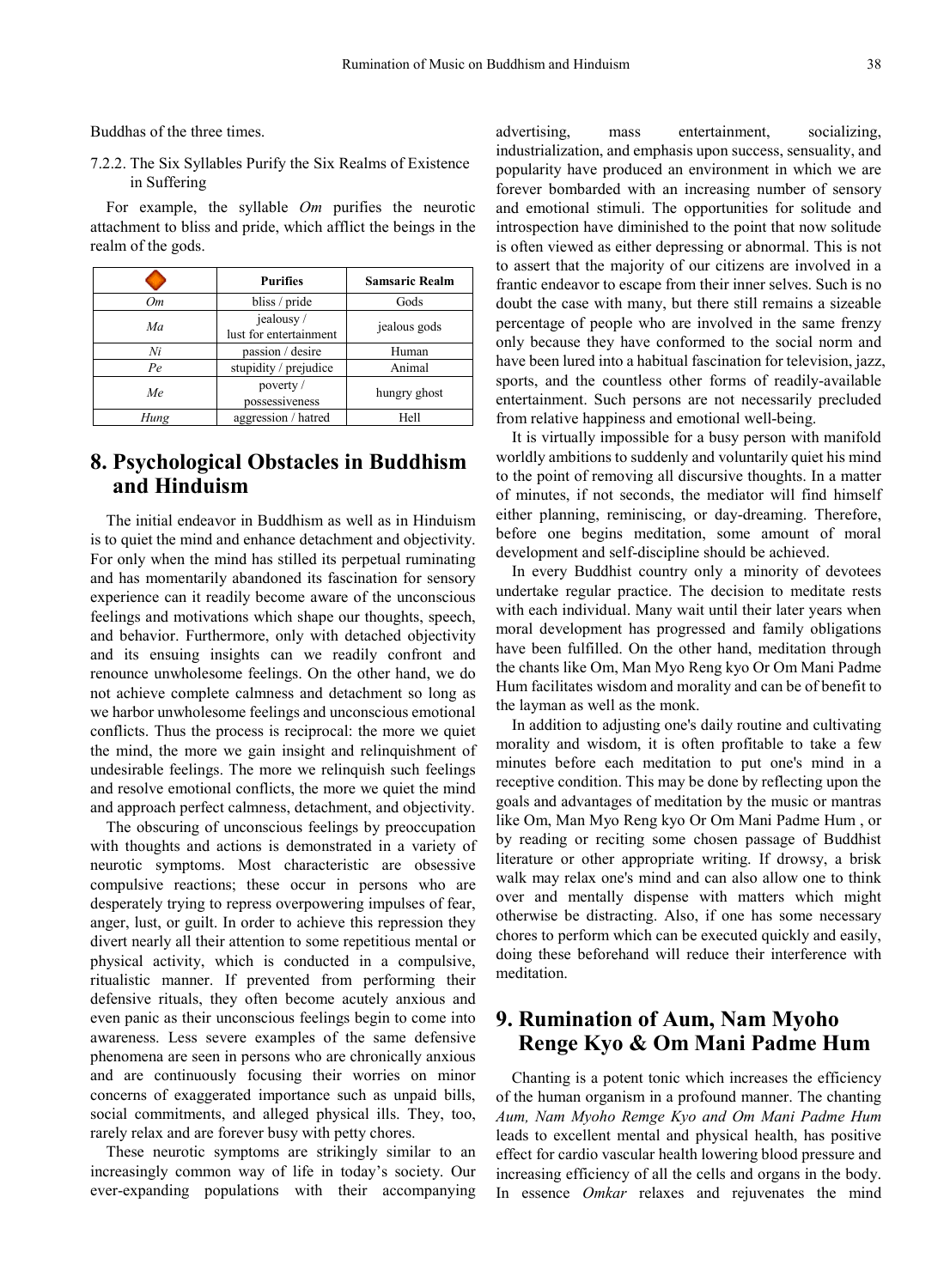increasing concentration and memory therefore the ability to learn.

When chanting mantras like Aum, and Aum Mani Padme Hum, the first pronunciation of *"A"* creates vibrations, which affect the spinal cord increasing its efficiency. The second pronunciation of *"U"* creates vibrations in the throat and affects the thyroid glands. The last pronunciation of *"M"* brings vibrations to the brain centers, as a result of which, the efficiency of the brain increases. Thus the efficiency of the brain increases, ones outlook on life, alleviating depression, bringing an increased level of concentration, increased memory and decreased fatigue, also chanting *Om, Nam Myoho Remge Kyo and Om Mani Padme Hum* increases oxygen uptake which has a positive effect on health.

In a way chanting Aum, Nam Myoho Remge Kyo and Aum Mani Padme Hum is also a meditation practice when focuses the mind on the breath and the correct pronunciation, when chanting one should focus on the symbols and the significances of the mantras. They can be chanted audibly, whispered or repeated internally with focus breath, symbol, meaning or body awareness. One method of Aum chanting is to inhale fully (relaxed) pronounce A (ah) for 3 seconds, U (ooh as in room)for 5 seconds M for 6 seconds. The M should be pronounced longer then A and U. A second method of is to repeat Aum 5 times whispering and 10 times internally. This sequence should be repeated for a minimum of 15 minutes. For maximum benefit Aum should be chanted for two 30 min sessions twice daily. When chanting mantras it should never be forced and one should relax, remaining focused on the vibration created by it. Early morning recitation of Aum, Nam Myoho Remge Kyo and Aum Mani Padme Hum will create an attitude of relaxation while increasing pranic energy for the day. Evening chanting will induce mental calm, physical relaxation and act as a sleep tonic. Therefore these mantras which while rejuvenate the entire human organism and if chanted earnestly will bring profound awakening relief from stress and anxiety.

Effect of Om, Nam Myoho Remge Kyo and Om Mani Padme Hum:

- 1) Chanting mantras sends out positive vibrations.
- 2) It also creates positive energy and strengthens the mind.
- 3) Chanting these mantras evokes the subconscious mind and thus helps you in taking decisions and also brings realizations.
- 4) Chanting them can heal the mind and the body. It can help you overcome the effects of past harsh events.
- 5) It can help curtail feelings like depression, anger and jealousy
- 6) Improved concentration
- 7) Enhanced creativity
- 8) Improved vision (physical, mental and spiritual)
- 9) Brain hemisphere balancing
- 10) Restoration of equilibrium in the endocrine system by vibrating the pituitary.
- 11) Relief of sinus congestion and headaches
- 12) Induction of alpha brainwave activity or deep

meditation

- 13) Increased energy through stimulation of the cerebrospinal fluid (possibly the physical form of kundalini energy)
- 14) Chakra and aura balancing and cleaning (and corresponding organs and glands)
- 15) Space clearing
- 16) Easier access to intuition and higher consciousness

### **10. Conclusions**

Hinduism and Buddhism being one of the oldest religions in the world are very much influenced by the music. The mantra whether it is Aum, or Nam Myoho Renge Kyo or Aum Mani Padme Hum, they all have positive effect on one who chants if sung melodiously. When these mantras are chanted, mind is not invaded either by greed, hate or delusion. His mind is quite upright. And by absence of the invasion of greed, etc., his mind faces the subject of meditation with rectitude; then his applied and sustained thoughts occur with a tendency towards the special qualities of the Buddha and happiness arises in him. And then with his mind happy, his bodily disturbance and mental disturbance are tranquillized by tranquility which has happiness as proximate cause. Bodily bliss and mental bliss arises in one .There is lots of positive impact on body as well as on one's health. Therefore we could conclude that music hasvery important impact and rumination on Buddhism though this paper is still in its infancy stage and more work could be done in this area.

### **REFERENCES**

- [1] Noll, R., (1994). The Jung Cult: Origins of a Charismatic Movement. New Jersey: Princeton University Press.
- [2] The Dalai Lama (1994). The Way to Freedom: Core Teachings of Tibetan Buddhism. New York: HarperCollins Publishers.
- [3] Gunartana, H. (venerable), (1991). Mindfulnessin Plain English. Boston: Wisdom Publications.
- [4] Eckhart, Meister, (1996). Meister Eckhart, from Whom God Hid Nothing: Sermons, Writings and Sayings. DavidO'Neil, Ed. Boston: Shambhala.
- [5] Feist, J., (1994). Theories of Personality,3rd Ed. New York: Harcourt Brace.
- [6] James, W., (1890/1964). The self. In C. Gordon & K.J. Gergen (Eds.) The self in social interaction (pp 41-49). New York: Wiley.
- [7] Paranjpe, A.C. (1995). Is the person missing from theories of personality? In I. Lubek, R. van Hezewijk, G. Pheterson, & C. Tolman (Eds.), Recent trends in theoretical psychology Vol. 4, pp. 138-143. New York: Springer.
- [8] Jung, C.G., (1963). Memories, Dreams, Reflections. Aniela